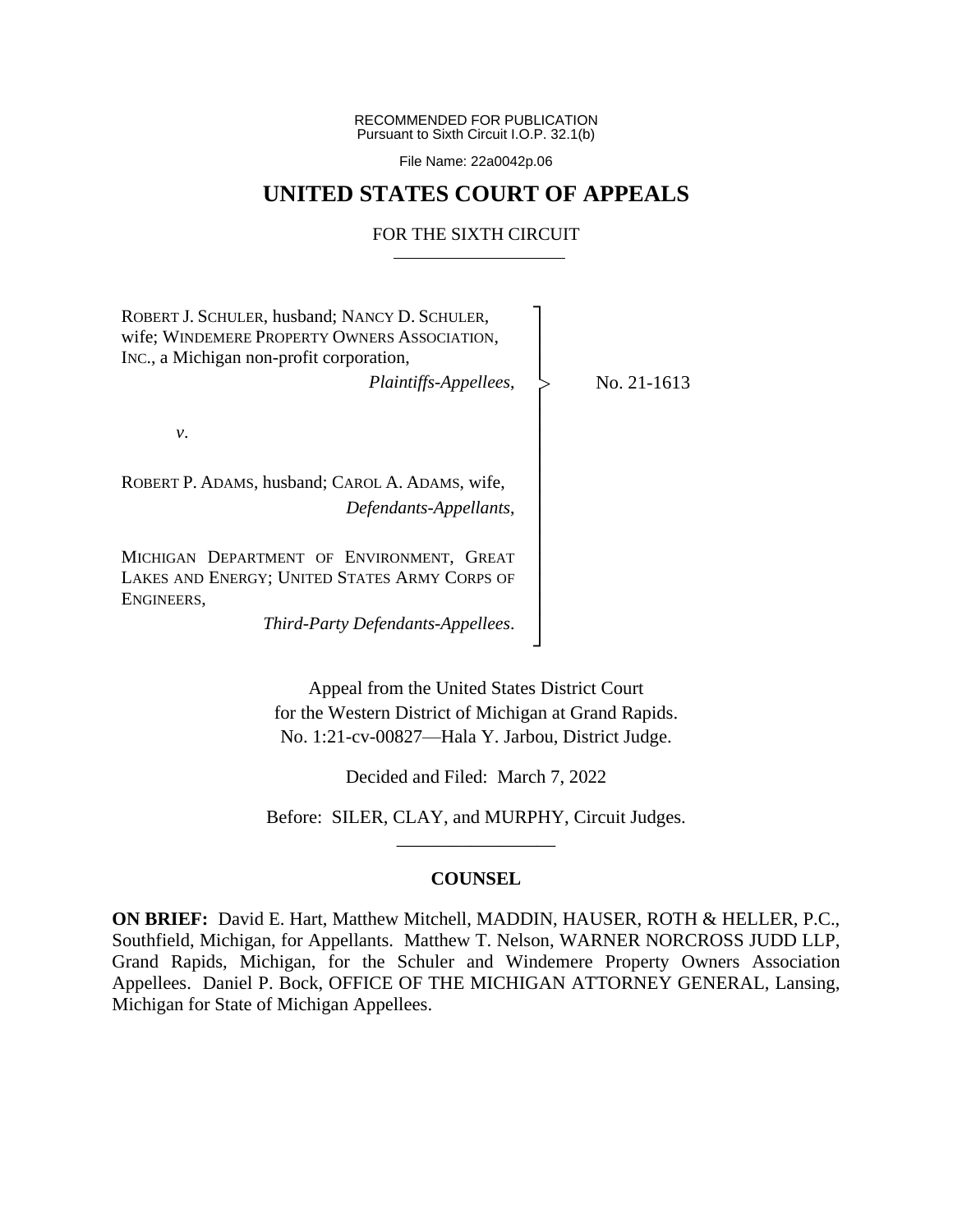## **OPINION** \_\_\_\_\_\_\_\_\_\_\_\_\_\_\_\_\_

\_\_\_\_\_\_\_\_\_\_\_\_\_\_\_\_\_

MURPHY, Circuit Judge. It is black-letter law that federal courts of appeals generally have jurisdiction only over "final decisions" of federal district courts. 28 U.S.C. § 1291. It is also black-letter law that, as one exception to this rule, parties may immediately appeal a district court's nonfinal order granting a preliminary injunction. *Id.* § 1292(a)(1). But what happens if a state court grants the preliminary injunction, and a defendant then removes the case to federal court? Does the right to an early appeal of an injunction order cover the state court's order too? This appeal raises that question—one that falls in a gray area between these two black-letter principles.

Robert and Carol Adams want to build a home on their property, but their neighbors, Robert and Nancy Schuler, believe that their plans violate a restrictive covenant running with the land. A state court granted the Schulers a preliminary injunction stopping the construction. After the court's order, the Adamses filed a third-party complaint against the U.S. Army Corps of Engineers, which responded by removing the case to federal court. The Adamses then filed a notice of appeal of the state court's injunction order. But we have jurisdiction only over injunction orders "of" district courts, not state courts. *Id.* So we dismiss this appeal for lack of appellate jurisdiction.

I

In 1978, Heinz and Adriene Moellering paid \$150,000 for just under 15 acres of pristine property abutting Lake Michigan in a county at the northernmost tip of mainland Michigan. Years later, the Moellerings proposed to divide their property into three parcels with three homes. They executed and recorded a "Declaration of Restriction on Land Use" to accomplish this division. Decl., R.1-1, PageID 36. The Declaration expressed their desire to construct an access road and septic line in wetlands on the property. *Id.* It also recognized that the proposal required "the discharge of fill material into wetlands" and that they needed to obtain permits from a state agency (the Michigan Department of Natural Resources) and a federal agency (the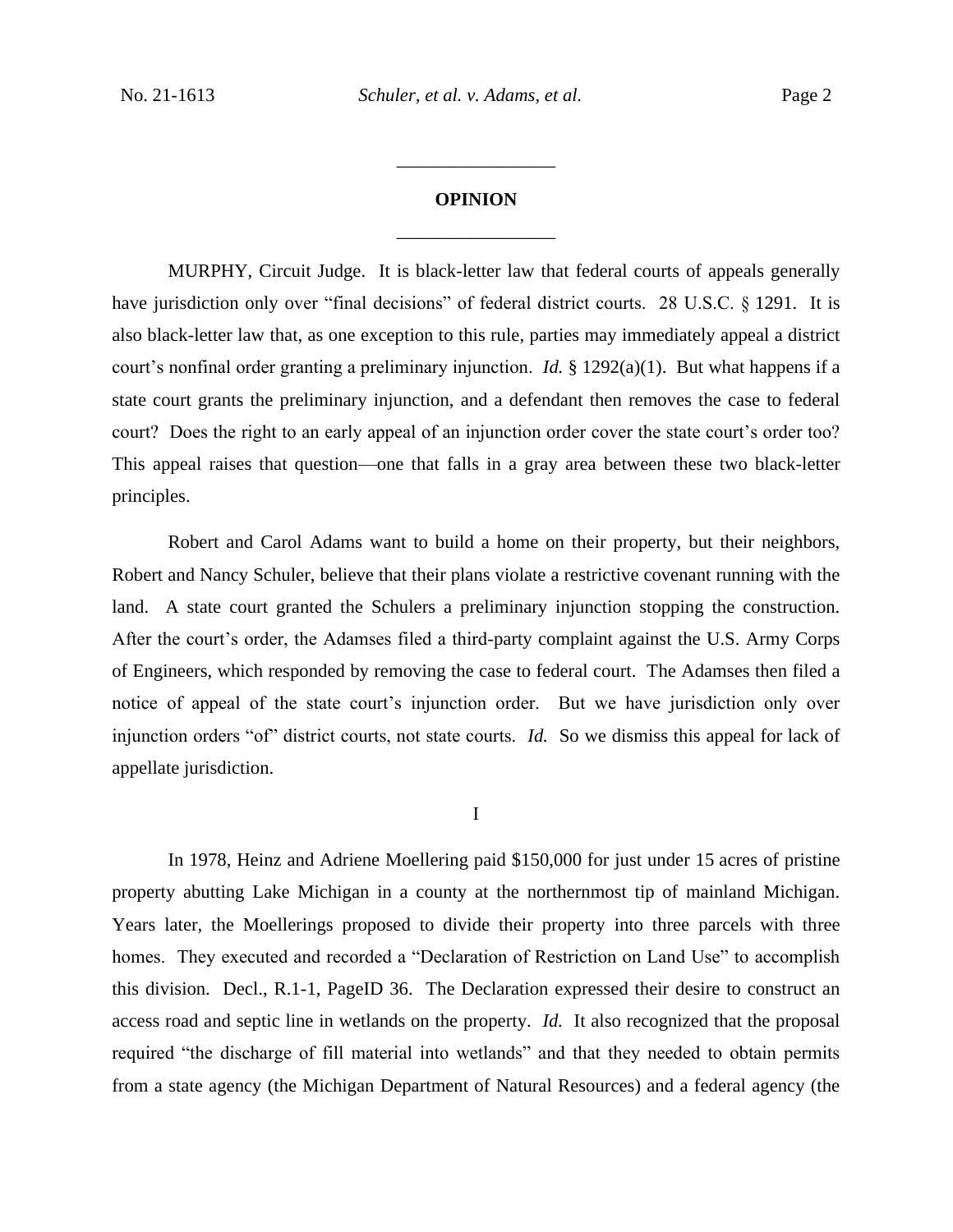U.S. Army Corps of Engineers). *Id.* In exchange for the permits, the Moellerings covenanted that they would keep the remaining wetlands "in an unaltered natural condition." *Id.* The Declaration's terms made it binding on the Moellerings' successors and expressly gave the state and federal agencies a right to enforce it. *Id.*

The Moellerings sold one of the three parcels to the Schulers. The Schulers' deed stated that it was "subject to easements, restrictions, reservations and right-of-ways of record[.]" Deed, R.1-1, PageID 41. The Schulers now live at a home on this site.

The Moellerings sold the neighboring parcel to other purchasers. The Adamses eventually came to acquire this part of the Moellerings' property in 2020. Each deed in the Adamses' chain of title contains language like that in the Schulers' deed subjecting their parcel to recorded land-use restrictions.

No home has been built on the Adamses' property. Before selling the property to the Adamses, though, the prior owners applied with the U.S. Army Corps of Engineers for a permit to construct a home on it. The Corps told these owners that it had decided that their land fell within an area over which a separate state agency—the Michigan Department of Environment, Great Lakes and Energy—now had jurisdiction.

The prior owners thus applied for a permit with this state agency, which we will call the "Department." When the Department informed nearby property owners about the requested permit, the Schulers objected because the application proposed to build a much larger home than the one contemplated by the Moellerings' Declaration. The professional who prepared this application also failed to mention the land-use restrictions in the Moellerings' Declaration; instead, the application noted that no conservation easements or other deed restrictions existed. The Schulers' objections apparently did not refer to the Declaration either. In May 2020, despite those objections, the Department granted a permit that authorized the clearing of over 12,000 square feet of wetlands and the construction of the larger home. The Schulers took no action to dispute the grant of the permit at this time. The Department later approved the transfer of this permit to the Adamses.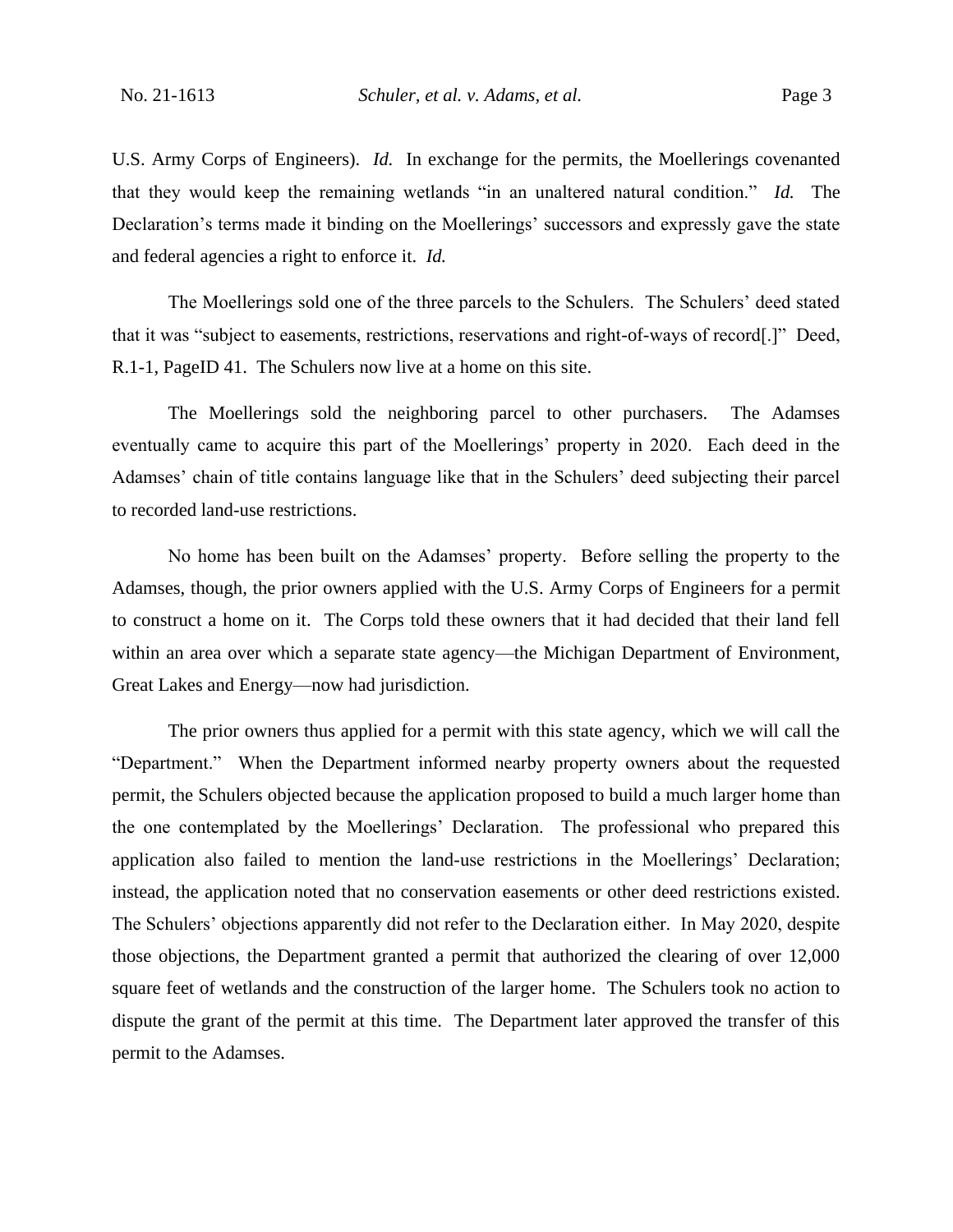The Adamses began construction of the home. On July 2, 2021, the Schulers (along with the Windemere Property Owners Association) sued them in Michigan state court. The Schulers noted that the Adamses' proposed home would substantially encroach on the wetlands that the Moellerings promised to preserve in their Declaration. They thus sought an injunction to stop the construction on the basis that it violated a restrictive covenant in that document. The state court issued a temporary restraining order on the same day.

At some point in time that the parties dispute, the Corps and the Department learned of the Declaration. The Corps noted that it could not enforce this Declaration because of its decision that it lacked jurisdiction of the property. The Department, by contrast, issued a violation notice asserting that the Adamses had submitted a "false, incomplete, or inaccurate" permit application by failing to mention the Declaration. Notice, R.19, PageID 955. The Adamses continue to negotiate with the Department about the issue.

Back in this suit, the parties prepared for a preliminary-injunction hearing in state court. The Adamses argued, among other things, that the Declaration's terms allowed only the Corps or Department (not the Schulers) to enforce it. They also argued that the equitable doctrine of laches should bar the Schulers from invoking the Declaration because they failed to appeal the Department's grant of a permit and waited until only after the Adamses began construction to assert their rights. On August 13, the state court rejected these arguments and converted its temporary restraining order into a preliminary injunction. It concluded that the Schulers could likely enforce the Declaration and that the remaining state-law injunction factors favored an injunction. The Adamses sought reconsideration of this preliminary-injunction decision, but the state court denied the motion on September 10.

Around the time of the state court's injunction order, the Adamses filed a third-party complaint that made the Corps and the Department parties to this suit. On September 23, the Corps responded by removing the case to federal district court under 28 U.S.C. § 1442(a)(1), the federal-officer removal statute.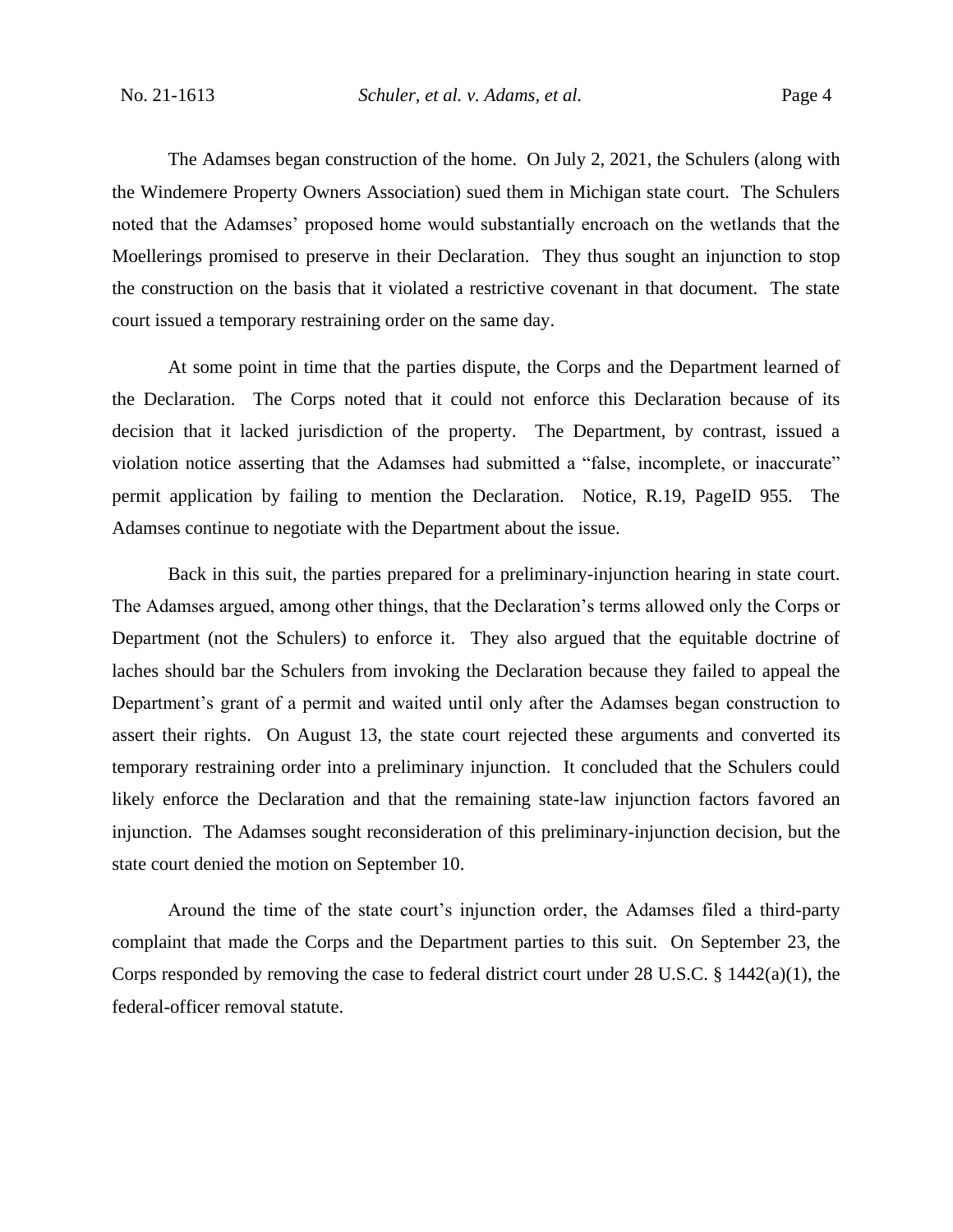Since then, the Adamses have dismissed all claims against the Corps with prejudice and against the Department without prejudice. The Schulers have also filed a motion to remand the suit to state court for lack of subject-matter jurisdiction. Their motion remains pending.

II

This case landed in our court on October 8, 2021. On that date, the Adamses filed a notice of appeal of the state court's preliminary-injunction order (from August 13) and its order denying reconsideration of the injunction (from September 10). Before assessing the validity of this injunction, we must confront several jurisdictional questions.

The parties initially disagree over whether the district court has subject-matter jurisdiction. The Schulers ask us to order a remand to state court for lack of subject-matter jurisdiction because the Adamses have dismissed the Corps—the party that gave the district court jurisdiction under 28 U.S.C. § 1442(a)(1). The Adamses respond that a district court retains discretionary supplemental jurisdiction over a case even after it dismisses the federal entity that gave it original jurisdiction. *See* 28 U.S.C. § 1367; *compare Parker v. Della Rocco*, 252 F.3d 663, 665–67 (2d Cir. 2001) (per curiam), *with District of Columbia v. Merit Sys. Prot. Bd.*, 762 F.2d 129, 133–34 (D.C. Cir. 1985) (per curiam); *see also* 14C Charles A. Wright et al., *Federal Practice and Procedure* § 3726, at 521–23 & n.83 (rev. 4th ed. 2018). In this case, moreover, the district court has yet to rule on the Schulers' motion to remand or decide whether to exercise its discretion to keep the case. Alternatively, the Adamses assert that the district court might have federal-question jurisdiction because, notwithstanding the well-pleaded complaint rule, substantial federal questions lurk in the record. *See* 28 U.S.C. § 1331; *compare Grable & Sons Metal Prods., Inc. v. Darue Eng'g & Mfg.*, 545 U.S. 308, 312 (2005), *with Merrell Dow Pharms. Inc. v. Thompson*, 478 U.S. 804, 817 (1986).

The parties next disagree over whether the Adamses filed a timely notice of appeal. Highlighting the jurisdictional nature of the general 30-day time limit to appeal, the Schulers note that the Adamses did not appeal within that time from the state court's original injunction order. *See Bowles v. Russell*, 551 U.S. 205, 211–13 (2007); 28 U.S.C. § 2107(a); Fed. R. App. P. 4(a)(1)(A). They further argue that the Adamses cannot take an immediate appeal from the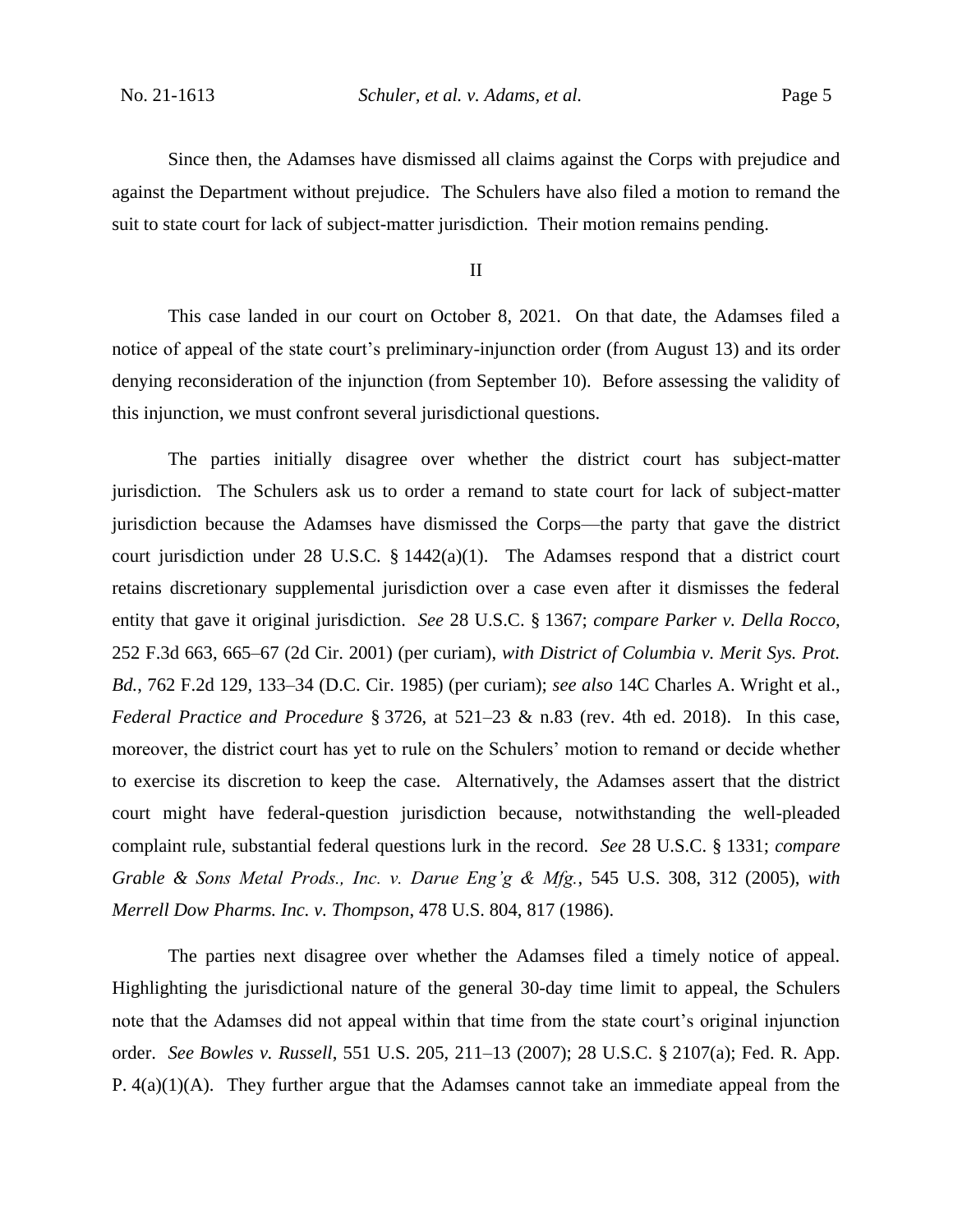later order denying reconsideration (an appeal that would otherwise fall within the 30-day limit). *See Gooch v. Life Invs. Ins. Co. of Am.*, 672 F.3d 402, 414 (6th Cir. 2012). The Adamses respond that their reconsideration motion should toll the time to appeal the injunction order. And although ignored by the parties, a 60-day time limit might apply here because a federal agency was a party to the suit at the time of the appeal. *See* 28 U.S.C. § 2107(b)(2); Fed. R. App. P. 4(a)(1)(B)(ii). That conclusion would render the appeal timely as to both state-court orders.

At day's end, we opt to avoid deciding these issues. We find it easiest to dismiss this appeal based on a separate jurisdictional defect that we have an independent duty to raise: Congress in its appellate-jurisdiction statutes did not give us jurisdiction over a state trial court's order granting or denying injunctive relief. *Cf. Mattingly v. Farmers State Bank*, 153 F.3d 336, 336 (6th Cir. 1998) (per curiam).

Federal courts of appeals generally have jurisdiction only over "final decisions" of the district courts. 28 U.S.C. § 1291. It should be obvious that no final decision exists in this case because the district court has not issued a judgment that ends the dispute. *See Page Plus of Atlanta, Inc. v. Owl Wireless, LLC*, 733 F.3d 658, 659 (6th Cir. 2013); *see also Preferred Care of Del., Inc. v. Estate of Hopkins*, 845 F.3d 765, 771 (6th Cir. 2017). Indeed, the Adamses appealed before the district court could even rule on its own jurisdiction.

Yet several exceptions to this presumptive "final-judgment rule" allow parties to take immediate appeals of specific types of orders. The Adamses rely on the exception that permits early appeals of injunction-related orders. 28 U.S.C. § 1292(a)(1). Because the state court granted a preliminary injunction, they argue, they may take this jurisdictional path to our court.

The relevant statutory text proves them wrong. It indicates that "the courts of appeals shall have jurisdiction of appeals from" "[i]nterlocutory orders of the district courts of the United States, . . . or of the judges thereof, granting, continuing, modifying, refusing or dissolving injunctions, or refusing to dissolve or modify injunctions, except where a direct review may be had in the Supreme Court<sup>[1]</sup> *Id.* The average person versed in the ordinary meaning of prepositional phrases would not describe an order of a *state trial court* as an order "of" the *federal district court*. The phrase "order of the district court" (like the possessive "the district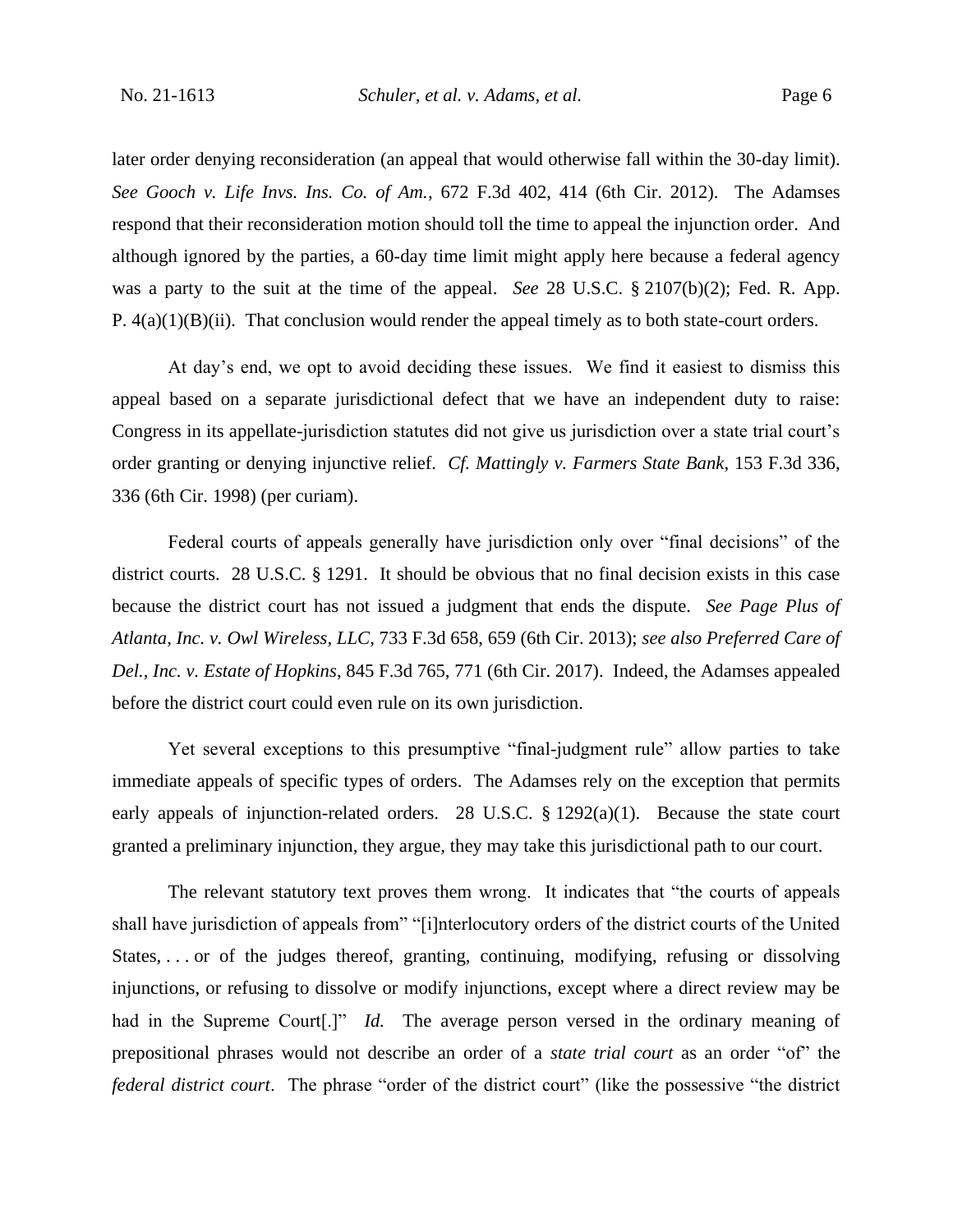court's order") naturally signals that the order "proceed[s] from" the district court or that the district court is the "origin" or "source" of the order. *Webster's New International Dictionary* 1689 (2d ed. 1934). But that is simply not true when a state court issues the challenged injunction order.

To transform the state court's order into an order of the district court, the Adamses turn to different text in 28 U.S.C. § 1450. After setting forth other rules for a civil action removed to a federal court from a state court, this section provides: "All injunctions, orders, and other proceedings had in such action prior to its removal shall remain in full force and effect until dissolved or modified by the district court." *Id.* The Adamses read this language as compelling us to treat the state court's order as if it were an order "of" the district court. But that is not what the statute says. It indicates only that the state court's injunction remains in effect until the district court issues its *own* order "dissolv[ing] or modif[ying]" the injunction. *Id.* This congressional choice makes good sense. When defendants remove a case to federal court, the removal happens automatically. *See* 28 U.S.C. § 1446(d). So if a notice of removal dissolved the state-court injunction, a defendant could unilaterally void the injunction without any judicial oversight. Section 1450 protects against this result—a result that would encourage gamesmanship over the timing of removals. *See Granny Goose Foods, Inc. v. Brotherhood of Teamsters*, 415 U.S. 423, 435–36 (1974). But the statute cannot be reasonably read to go further and treat the state-court injunction order as if it were an order of the district court.

Under normal interpretive rules, moreover, we should read the words in both sections together. *See Util. Air Regul. Grp. v. EPA*, 573 U.S. 302, 321 (2014). In that regard, some of the procedural language in § 1450 closely matches some of the jurisdictional language in § 1292(a)(1). Recall that § 1292(a)(1) permits a party to appeal a district court's order not just when the order "grant[s]" an injunction but also when it "modif[ies]" or "dissolv[es]" the injunction or when it "refus[es] to dissolve or modify" it. *Id.* So each statute uses the same "modify" or "dissolve" language. If a party subject to a state-court injunction wants to take an interlocutory appeal, it need only ask the district court to modify or dissolve the injunction. If the district court declines to do so, its "refusing" of that request likely would become an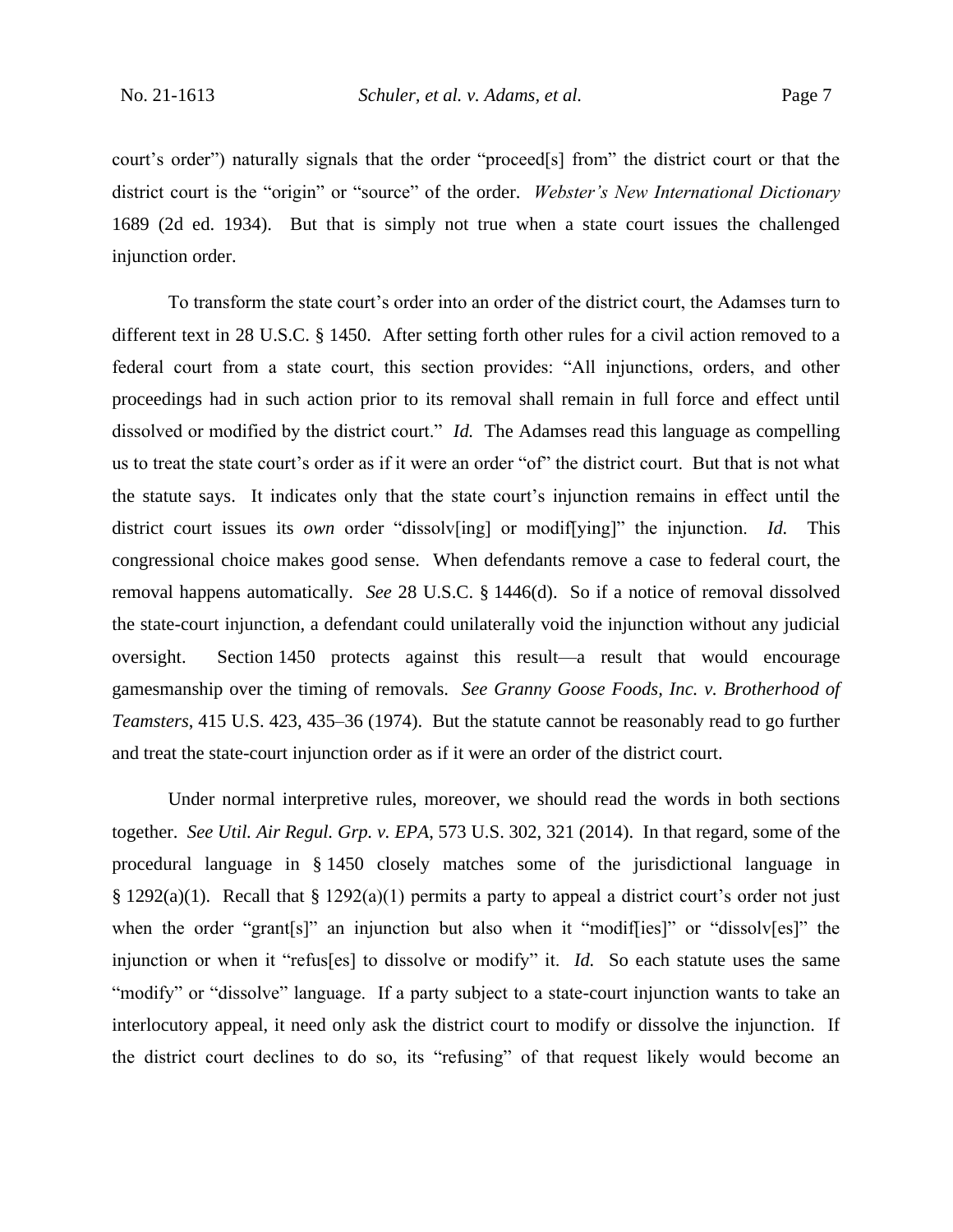appealable order. *Id.* Yet the Adamses never asked the district court to modify or dissolve the state-court injunction before seeking our appellate review.

The broader context reinforces this reading. Congress has established us as an appellate court to review issues decided by others; we generally do not decide issues ourselves in the first instance. *See United States v. Houston*, 792 F.3d 663, 669 (6th Cir. 2015). If we were to "review" a state court's injunction order, however, we would in reality have to engage in a "first view" over whether the injunction was proper under the governing federal standards. *Id.* (citing *Wood v. Milyard*, 566 U.S. 463, 473 (2012)); *see* Fed. R. Civ. P. 65. State courts need not adhere to these federal standards when deciding whether to grant a preliminary injunction. *See, e.g.*, 11A Charles Alan Wright et al., *Federal Practice and Procedure* § 2943, at 72–79 (3d ed. 2013). Yet the standards will apply in federal court once a case gets removed. *See Granny Goose*, 415 U.S. at 437–38; *S. Milk Sales, Inc. v. Martin*, 924 F.2d 98, 101–02 (6th Cir. 1991). Suppose, for example, that a state court does not follow the federal rule that an order granting an injunction must "state its terms specifically[.]" Fed. R. Civ. P. 65(d)(1)(B). If we reviewed that order, we would be the first court to assess whether the injunction adequately satisfied this requirement. Not so if our jurisdiction extends only to a later district-court order that dissolves (or refuses to dissolve) the state-court injunction. We would then be reviewing a district court's decision against the same federal standards that the district court itself applied.

Precedent points the same way. The sole published circuit-court decision on this issue reached an identical result. *See Concordia Partners, LLC v. Pick*, 790 F.3d 277, 279 (1st Cir. 2015). In that case, Concordia obtained a state-court injunction to stop a former contractor, Marcelle Pick, from disclosing confidential information. *Id.* at 278. After Pick removed the case to federal court, she sought to appeal the state court's injunction order. *Id.* The First Circuit dismissed the appeal on jurisdictional grounds for all the same reasons. *Id.* at 278–80; *see also Marshall v. Hunter*, 670 F. App'x 221, 221–22 (5th Cir. 2016) (per curiam).

In response, the Adamses identify no circuit-court decision holding that  $\S 1292(a)(1)$ grants a circuit court jurisdiction to review a state court's injunction order. They instead cite stray language from two decisions that otherwise have nothing to do with this topic. *See In re Diet Drugs*, 282 F.3d 220, 231–32 (3d Cir. 2002); *Nissho-Iwai Am. Corp. v. Kline*, 845 F.2d